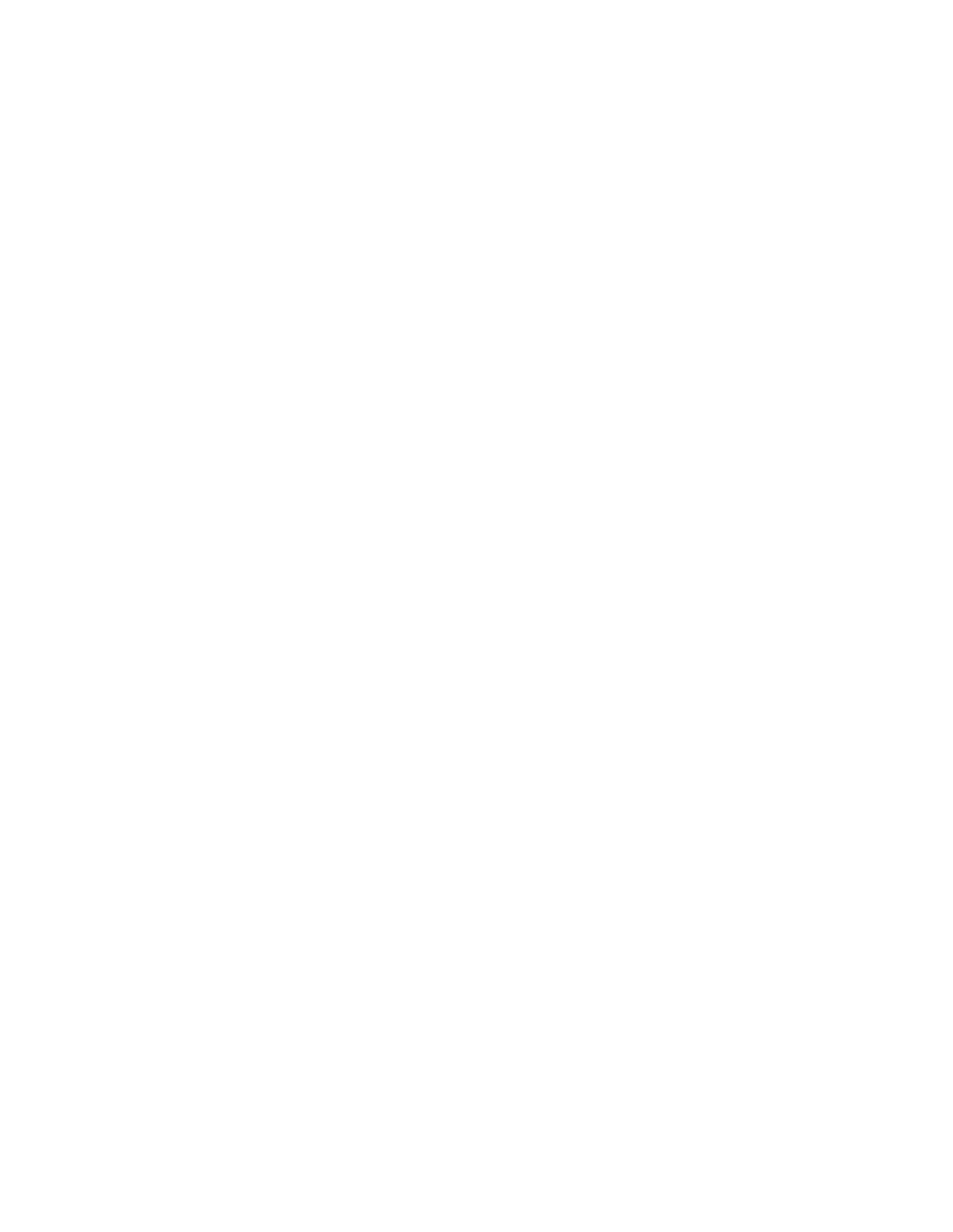# Reduced-Dimension Symbol Detection in Random Access Channel

Milutin Pajovic and Philip V. Orlik Mitsubishi Electric Research Laboratories (MERL) Cambridge, MA, 02139, USA Email: pajovic@merl.com

*Abstract***—In a growing number of IoT applications, an access point communicates with IoT users whose number prevents assignment of orthogonal channel resources to them, and renders network management and control impractical. Consequently, symbols transmitted from active users collide, which necessitates their separation on the receiver side. Given that an IoT user transmits with low probability, the sparsity in the user activity domain has been exploited in a number of previous works, where the symbol separation problem is formulated and solved as a sparse recovery problem. However, an excessive computational complexity remains a challenge in such approaches, where the number of filters in the equivalent receiver filter bank is equal to the overall number of users. Consequently, reduced-dimension processors facilitating low complexity symbol separation are sought. We propose here two novel reduced-dimension processors. In addition, a scheme, which aims to remove an impractical requirement that the receiver knows channels from all users is proposed and studied in conjunction with the reduced-dimension processors. Furthermore, pre-whitened reduced-dimension processors and a variety of approaches for the design of dimensionality reduction transformation matrix are considered. Finally, the results are validated with simulations. As such, the tests show that the proposed processors considerably outperform the benchmark, and also that the pre-whitened processors outperform their nonpre-whitened counterparts.**

*Index Terms***—Random access channel, Internet of things (IoT), multi-user detection, reduced-dimension processing.**

# I. INTRODUCTION

In emerging IoT applications, a number of IoT users communicate with a base station/access point over a shared channel [1]. Due to a large number of users, system designer is prevented from assigning them orthogonal channel resources, such as orthogonal spreading codes. In addition, employing network management and control is impractical because it would incur an excessive communication overhead and latency [2]. Consequently, symbols transmitted by active users collide and need to be separated in the receiver.

Essentially, the described setup resembles that of a multiuser detection (MUD), extensively studied in the literature [3]. However, in contrast to a conventional MUD, only a small number of users in the IoT random access channel setup transmit at the same time, so that only few symbols need to be separated at receiver in a given signaling interval. This fact has been utilized in a number of works to facilitate the formulation of the separation problem as a sparse recovery problem [4], whose solution results in the detection of active users and their transmitted symbols. As such, assuming users are timesynchronized, [5]–[7] separates collided transmissions using element-wise sparse recovery, while [8] recovers transmitted messages using group-wise sparsity. Similarly, separation of time-asynchronous transmissions is considered in [9]. Separation algorithms tailored for networks of smart-meters are proposed in [10], [11]. The case when transmitted symbols are not subject to spreading codes and transmitted packets experience delays and frequency offsets is studied in [12].

Although users in random access channel are assigned non-orthogonal spreading codes, the inherent sparsity in the system, arising from the fact that a user is active with low probability, permits separation of the transmitted messages. However, a closer examination of the proposed separation algorithms reveals that active user detection comprises of cross-correlating the received signal with spreading codes of all users. Equivalently, the number of filters in the receiver filter bank is equal to the overall number of users, which is also the case in a conventional MUD. To overcome this issue, [13] exploits sparsity in the user activity domain and proposes a reduced-dimension processor, with smaller number of filters compared to the number of users.

This paper considers random access channel setup and focuses on reduced-dimension processing of the received signal which facilitates low complexity separation of collided symbols. In particular, we show that the reduced-dimension processor proposed in [13] is essentially based on the zeroforcing (ZF) algorithm and, consequently, propose analogous reduced-dimension processors based on the matched filter (MF) and minimum mean squared error (MMSE) algorithms. As in [13], the pre-whitened versions of the proposed processors are also considered, as well as different ways for the design of a dimensionality reduction transformation matrix. Furthermore, building upon [10], we propose a scheme which aims to remove an impractical requirement that the receiver knows channels from all users, and study it in conjunction with the reduced-dimension processors. Finally, the proposed scheme and processors are validated using simulations.

#### II. SIGNAL MODEL

We assume a synchronous multiuser system with  $N$  users communicating with the same base station. Each user is equipped with a spreading code  $s_n(t)$  acting upon the trans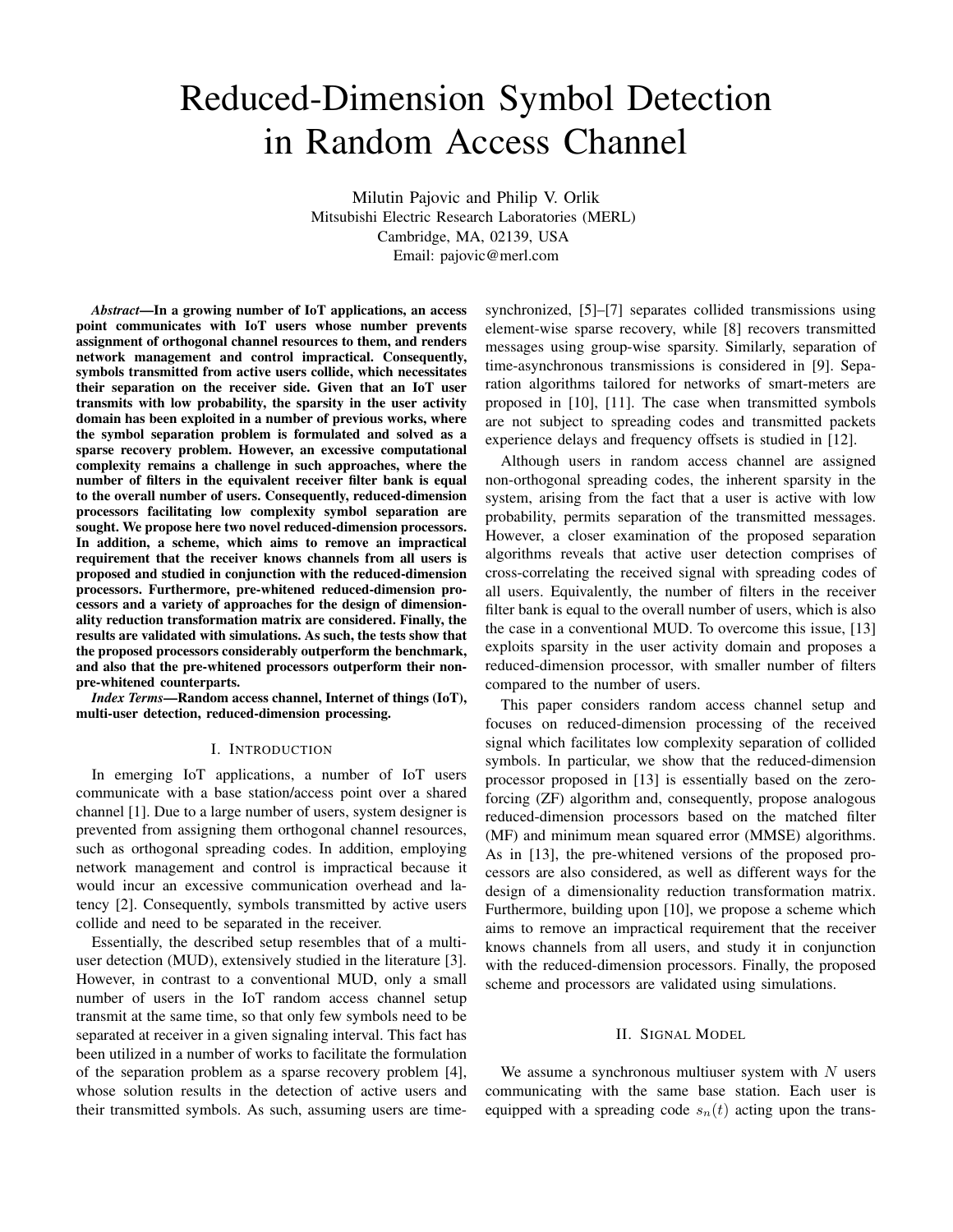mitted symbol, so that  $0 \le t \le T$ , where T is the symbol duration. The signal received at the base station is given by

 $\lambda$ r

$$
y(t) = \sum_{n=1}^{N} h_n b_n s_n(t) + w(t), 0 \le t \le T,
$$
 (1)

where  $w(t) \sim \mathcal{CN}(0, \sigma^2)$  is additive white Gaussian noise (AWGN),  $h_n \in$  is channel realization between user *n* and the base station, while  $b_n$  is transmitted symbol of user n at the considered signaling interval. Without loss of generality, we assume the users employ binary phase shift keying (BPSK) modulation.

Although the received signal  $y(t)$  is conventionally processed through an analog filter bank at the receiver's front end, we stick to discrete-time domain representation for simplicity in exposition. After discretization, where the sampling frequency is assumed equal to the chip rate of  $s_n(t)$ , signal model (1) is expressed in vector form

$$
y = SHb + w,\t(2)
$$

where  $S$  is the matrix of spreading codes whose  $n$ -th column is the discretized spreading code  $s_n(t)$ , denoted  $s_n$ ,  $H =$ diag  $(h_1, \ldots, h_N)$  is the channel matrix, while **b** is the vector of transmitted symbols whose  $n$ -th entry is the transmitted symbol from user  $n$ . Finally,  $w$  is the AWGN vector with  $\mathbf{w} \sim \mathcal{CN}(\mathbf{0}, \sigma^2 \mathbf{I}_N)$ , where  $\mathbf{I}_N$  is order-N identity matrix.

A conventional MUD approach for detecting transmitted symbols is to process the received signal  $y(t)$  (after standard pre-processing steps) through a matched filter bank (MFB) where the template of each matched filter is spreading code  $s_n(t), n = 1, \ldots, N$ . The outputs from the MFB comprise sufficient statistics for the detection of transmitted symbols in the considered signaling interval. Sticking to the discretetime domain for simplicity, we note that the MFB applies transformation  $S<sup>H</sup>$  on the received signal y so that the vector of the MFB outputs is given by

$$
\mathbf{r}_{\text{MFB}} = \mathbf{S}^H \mathbf{S} \mathbf{H} \mathbf{b} + \mathbf{S}^H \mathbf{w} = \mathbf{G} \mathbf{H} \mathbf{b} + \mathbf{w}_1, \tag{3}
$$

where  $\mathbf{G} = \mathbf{S}^H \mathbf{S}$  encodes the cross-correlations of spreading codes, i.e., the  $(i, j)$ -th entry in **G** is  $[\mathbf{G}]_{i,j} = \mathbf{s}_i^H \mathbf{s}_j$ . The MFB output noise is  $w_1$  ∼  $\mathcal{CN}(0, \sigma^2\mathbf{G})$ . The transmitted symbols are the detected from  $r_{\text{MFB}}$ .

# III. REDUCED DIMENSION PROCESSORS

In the problem setting considered here, only a small number of users  $K \ll N$  transmit during a signaling period, while other users are inactive and assumed to transmit symbol 0. This is described with models (1) and (2) and the extended symbol alphabet, consisting of the original symbol alphabet and zero, i.e., in case of BPSK modulation,  $b_n \in \{+1, -1, 0\}$ .

Since only a small fraction of users transmit during a signaling interval, the problem is inherently sparse. In other words, the vector of transmitted symbols **b** is sparse. The sparsity can be exploited by reducing the number of filters in the MFB at the expense of possible performance deterioration. Thus, an aim is to design a reduced dimension processor consisting of M filters with templates  $f_m, m = 1, \ldots, M$ , where  $M < N$  and preferably,  $M \ll N$ .

# *A. Reduced Dimension Processor from [13]*

The correlating signals  $\{f_m\}_{m=1}^M$  for the reduced-dimension processor (RDP) are designed in [13] using the concept of biorthogonality among signals. A set of signals bi-orthogonal to spreading codes  $\{s_n(t)\}_{n=1}^N$  is defined as

$$
\tilde{s}_n(t) = \sum_{l=1}^N \left[ \mathbf{G}^{-1} \right]_{nl} s_l(t), \ n = 1, \dots, N. \tag{4}
$$

One may note that any signal from  $\{s_n(t)\}_{n=1}^N$  is orthogonal to any signal from  $\{\tilde{s}_n(t)\}_{n=1}^N$ . Also, when spreading codes are orthogonal, i.e.,  $\mathbf{G} = \mathbf{I}$ ,  $\tilde{s}_n(t) = s_n(t)$ .

Given the set of bi-orthogonal signals  $\{\tilde{s}_n(t)\}_{n=1}^N$ , the correlating signals  $\{f_m(t)\}_{m=1}^M$  for the RDP are defined as

$$
f_m(t) = \sum_{n=1}^{N} a_{mn} \tilde{s}_n(t), \ m = 1, \dots, M,
$$
 (5)

where  $a_{mn}$  are weighting coefficients. The matrix of weighting coefficients  $A \in M \times N$  is constrained to have unit norm columns. Essentially, the design of the RDP boils down to designing  $\mathbf{A} \in$   $^{M \times N}$ .

Combining (4) and (5), and filtering the received signal **y** from (2) through the resulting processor, yields after some relatively simple algebraic manipulations the output

$$
\mathbf{r} = \mathbf{A}\mathbf{H}\mathbf{b} + \mathbf{w}',\tag{6}
$$

where the colored noise  $\mathbf{w}' \sim \mathcal{CN}(\mathbf{0}, \sigma^2 \mathbf{A} \mathbf{G}^{-1} \mathbf{A}^H)$ .

#### *B. Detection of Active Users and Symbols*

The output from the RDP, such as one in (6), is used to detect active users and their transmitted symbols. A variety of algorithms from the literature can be adopted for this task. Two algorithms from [14] and [4], and considered in [13], are briefly described here and used in the rest of the paper. We assume the output **r** from a reduced-dimension processor (not necessarily (6)) is given by

$$
\mathbf{r} = \mathbf{C}\mathbf{b} + \mathbf{v},\tag{7}
$$

where **C** is a mixing (i.e., sensing) matrix, **b** is a sparse vector of transmitted symbols, and **v** is noise. In case of the RDP described in Section III-A,  $C = AH$  and  $v = w'$ .

The reduced dimension decorrelating (RDD) algorithm cross-correlates each column in **C** with the RDP output **r**,

$$
t_n = \left| \Re \left[ \mathbf{c}_n^H \mathbf{r} \right] \right|,\tag{8}
$$

where  $c_n$  is the *n*-th column of C. Assuming the number of active users  $K$  is known, the active users are detected from the indices of the K largest statistics  $\{t_n\}_{n=1}^N$ . The BPSK symbols of the detected active users are recovered as

$$
\hat{b}_n = \text{sgn}\left(r_n \Re\left[\mathbf{c}_n^H \mathbf{r}\right]\right),\tag{9}
$$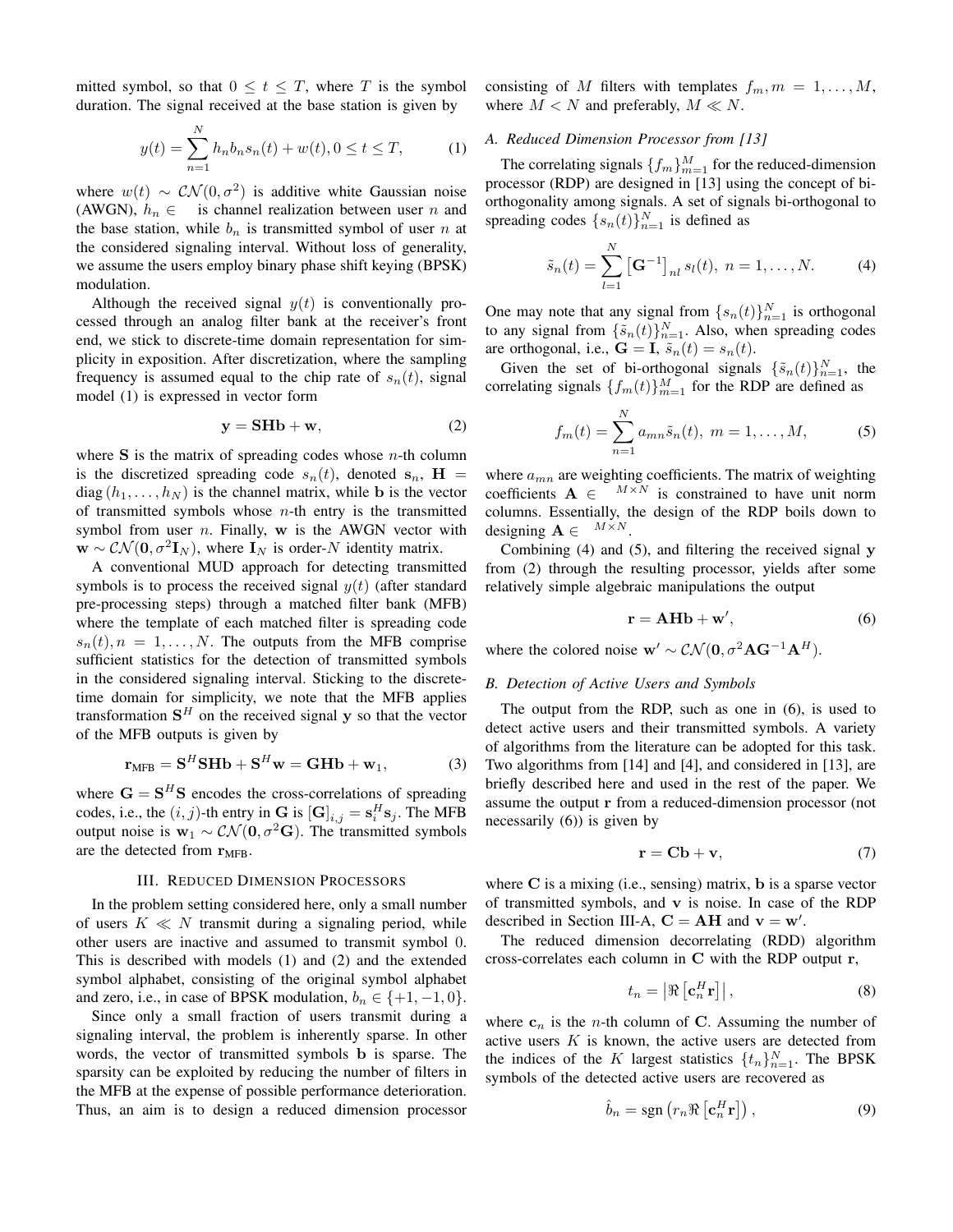where the sign operator, sgn $\{\}$ , is in accordance with the realvalued symbol alphabet. Overall, the RDD algorithm is a oneshot detector of active users and their symbols.

The reduced dimension decision feedback (RDDF) algorithm is an iterative procedure which follows the principles of the successive interference cancellation (SIC), where one active user and its symbol are recovered in each iteration. Specifically, an active user in the  $k$ -th iteration is detected as

$$
n_k = \arg \max_n \left| \Re \left[ \mathbf{c}_n^H \mathbf{v}^{k-1} \right] \right|,\tag{10}
$$

where  $\mathbf{v}^{k-1}$  is the residual evaluated in the previous iteration. Note that  $\mathbf{v}^{(0)} = \mathbf{r}$ . The transmitted symbol of the k-th active user is detected as

$$
b_n^{(k)} = \text{sgn}\left(r_{n_k} \Re\left[\mathbf{c}_{n_k}^H \mathbf{r}\right]\right) \tag{11}
$$

Finally, the residual is updated as

$$
\mathbf{v}^k = \mathbf{y} - \mathbf{C}\mathbf{b}^{(k)},\tag{12}
$$

where  $\mathbf{b}^{(k)}$  is the vector whose entries are the estimated symbols of the users recovered up to and including iteration  $k$ . The entries corresponding to all other users are 0.

We note that the RDD and RDDF require the number of active users  $K$  as an input. In case  $K$  is unknown, ad-hoc methods can be employed to estimate  $K$ . In the sequel, we assume  $K$  is known.

#### *C. Proposed Reduced-Dimension Processors*

We discretize the bi-orthogonal signals  $\tilde{s}_n(t)$  from (4) and correlating signals  $\{f_m(t)\}_{m=1}^M$  from (5), and denote their vector representations with  $\tilde{\mathbf{s}}_n$  and  $\mathbf{f}_m$ , respectively. Denoting with **F** the transformation matrix of the RDP whose columns are  $f_m$ ,  $m = 1, \ldots, M$ , we observe that

$$
\mathbf{F} = \mathbf{A}\mathbf{G}^{-1}\mathbf{S}^H \tag{13}
$$

As a sanity check, processing the received signal **y** from (2) through **F** yields (6). A careful examination of (13) reveals that the RDP **F** is essentially zero-forcing (ZF) processor, cascaded with the dimension-reduction processor represented with the transformation matrix **A**. Thus, we refer to this processor as the reduced-dimension zero-forcing (RD-ZF) processor (even though [13] refers to is as the RD-MFB). To distinguish it from other processors proposed in the sequel, we denote  $\mathbf{F}_{\text{RD-ZF}} \triangleq$ **F**,  $\mathbf{r}_{\text{RD-ZF}} \triangleq \mathbf{r}$ ,  $\mathbf{C}_{\text{RD-ZF}} = \mathbf{AH}$  and the covariance matrix of the resulting colored noise is  $\Sigma_{\text{RD-ZF}} = \sigma^2 \mathbf{A} \mathbf{G}^{-1} \mathbf{A}^H$ .

Motivated by the above observation, we propose to use other types of linear processors in conjunction with the dimensionality reduction transformation **A**. As such, the combination of the matched filter with the dimensionality reduction matrix **A**, referred to as the reduced-dimension matched filter (RD-MF), is defined as

$$
\mathbf{F}_{\text{RD-MF}} = \mathbf{A}\mathbf{S}^H. \tag{14}
$$

The signal at the RD-MF output is obtained from (2) and (14), and is given by

$$
\mathbf{r}_{\text{RD-MF}} = \mathbf{F}_{\text{RD-MF}} \mathbf{y} = \mathbf{A} \mathbf{G} \mathbf{H} \mathbf{b} + \mathbf{w}_{\text{RD-MF}} \n= \mathbf{C}_{\text{RD-MF}} \mathbf{b} + \mathbf{w}_{\text{RD-MF}}, \quad (15)
$$

where  $C_{\text{RD-MF}} = AGH$  and  $w_{\text{MF}} \sim \mathcal{CN}(0, \Sigma_{\text{RD-MF}})$ , with  $\Sigma_{\text{RD-MF}} = \sigma^2 \mathbf{A} \mathbf{G} \mathbf{A}^H.$ 

Similarly, the reduced-dimension minimum mean square error (RD-MMSE) processor is obtained by cascading the MMSE filter with the dimensionality reduction transformation **A**, and is given by

$$
\mathbf{F}_{\text{RD-MMSE}} = \mathbf{A} \left( \mathbf{G} + \sigma^2 \mathbf{I} \right)^{-1} \mathbf{S}^H \tag{16}
$$

The RD-MMSE output signal is using (2) and (16) given by

$$
\begin{array}{rcl}\n\mathbf{r}_{\text{RD-MMSE}} & = & \mathbf{A} \left( \mathbf{G} + \sigma^2 \mathbf{I} \right)^{-1} \mathbf{G} \mathbf{H} \mathbf{b} + \mathbf{w}_{\text{RD-MMSE}} \\
& = & \mathbf{C}_{\text{RD-MMSE}} \mathbf{b} + \mathbf{w}_{\text{RD-MMSE}}\n\end{array} \tag{17}
$$

where  $C_{\text{RD-MMSE}} = A (G + \sigma^2 I)^{-1} GH$  and  $w_{\text{RD-MMSE}} \sim$  $CN(\mathbf{0}, \Sigma_{\text{RD-MMSE}})$  with

$$
\Sigma_{\text{RD-MMSE}} = \sigma^2 \mathbf{A} \left( \mathbf{G} + \sigma^2 \mathbf{I} \right)^{-1} \mathbf{G} \left( \mathbf{G} + \sigma^2 \mathbf{I} \right)^{-1} \mathbf{A}^H. (18)
$$

We recall that the goal is to detect  $K$  active users and their symbols. To reduce the computational complexity arising from using conventional, fully-fledged processors consisting of  $N$ filters (one for each user), the received signal is processed through a processor consisting of  $M$  filters. Mathematically, the received signal is projected into a lower,  $M$ -dimensional subspace by applying **A** to one of the conventional processors. The detection of active users and their symbols in the reduceddimension space is possible because only a small number of users transmit at a given signaling interval, thereby giving rise to sparsity in the user activity domain.

In our study, we adopt the RDD and RDDF algorithms for detecting active users and their transmitted symbols from the RD-ZF, RD-MF and RD-MMSE outputs.

# *D. Pre-whitened Reduced Dimension Processors*

Notably, the noise processes at the RDP outputs are Gaussian distributed, of zero mean, but non-identity covariance matrix. Since the RDD and RDDF detection algorithms do not take noise statistics into account, thereby inherently assuming white noise, we consider pre-whitening the received signal **y** so that the output noise from the RDP is white.

For a general RDP processor **F** which gives rise to the output noise correlation matrix  $Σ$ , the pre-whitened RDP, **,** is obtained as

$$
\tilde{\mathbf{F}} = \Sigma^{-\frac{1}{2}} \mathbf{F} \tag{19}
$$

Consequently, the resulting mixing matrix  $C$  is using (2) given by

$$
\tilde{\mathbf{C}} = \tilde{\mathbf{F}} \mathbf{S} \mathbf{H} \tag{20}
$$

such that the output from the pre-whitened RDP is

$$
\tilde{\mathbf{r}} = \tilde{\mathbf{C}} \mathbf{b} + \tilde{\mathbf{w}},\tag{21}
$$

where  $\tilde{\mathbf{w}} \sim \mathcal{CN}(0, \mathbf{I}).$ 

Using for  $\bf{F}$  in (19) one of the considered  $\bf{F}_{RD-ZF}$ ,  $\bf{F}_{RD-MF}$ or  $\mathbf{F}_{\text{RD-MMSE}}$ , and consequently for  $\Sigma$ ,  $\Sigma_{\text{RD-ZF}}$ ,  $\Sigma_{\text{RD-MF}}$  or **Σ**RD-MMSE yields pre-whitened RD-ZF, RD-MF or RD-MMSE, respectively. The RDD and RDDF detection algorithms, as described in Section III-B, are applied to model (21) with the corresponding  $\tilde{C}$ , depending on the type of the employed processor.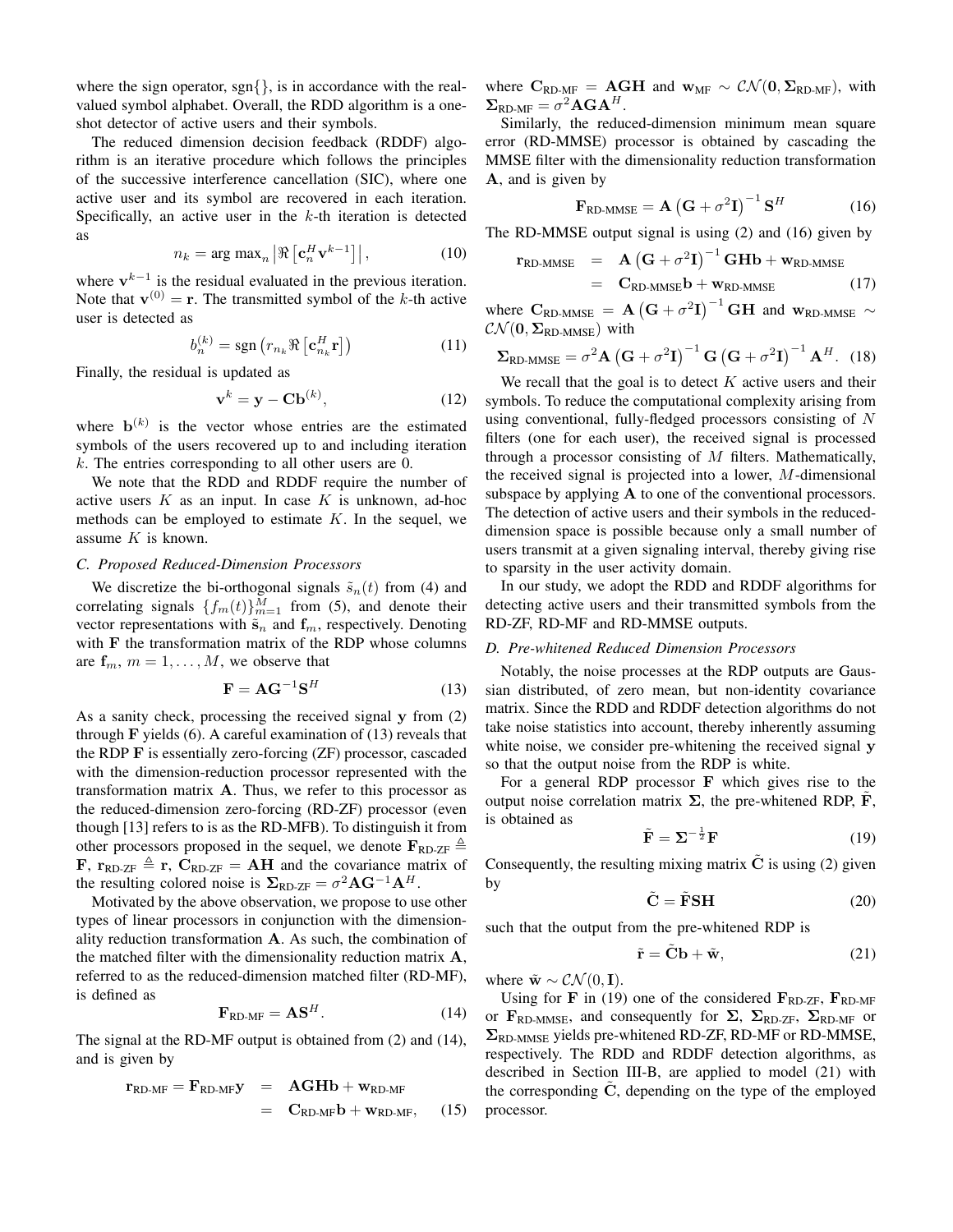## *E. Selection of Dimensionality Reduction Matrix* **A**

Each of the reduced dimension processors from Section III-C relies on the dimensionality reduction transformation **A** to effectively project the detection problem into a lower dimensional space. The detection of active users and their symbols is essentially a sparse recovery problem. The separability of active users in the reduced dimension space directly depends on the coherence properties of the sensing matrix **C** (**C**RD-ZF, **C**RD-MF or **C**RD-MMSE, depending on the employed processor). We recall that the coherence of a matrix is defined as the largest cross-correlation between its different columns. Consequently, **A** should be selected so as to minimize the coherence of the sensing matrix **C**. Importantly, the coherence of **C** does not depend on diagonal channel matrix **H**, so that **A** can be pre-computed offline without knowing **H**.

An ad-hoc design method for selecting **A**, used in [13], is to randomly sample a number of candidates for **A** from some pre-fixed domain and choose the one with the smallest coherence. A pre-fixed domain can be a set of random matrices with i.i.d.  $\mathcal{CN}(0, 1)$  entries, with columns normalized to unit norm. Another choice can be a set of partial discrete Fourier transform (DFT) matrices, generated by selecting uniformly at random  $M$  rows from the discrete Fourier transform (DFT) matrix of order  $N$ .

Aside from selecting **A** which has the smallest coherence among a number of randomly generated candidates, **A** can also be selected so that the sensing matrix **C** (corresponding to the considered processor) has the smallest coherence. More specifically, in case of the RD-MF processor, we select **A** with the objective to minimize the coherence of  $C_{RD-MF}$ ; more precisely, of **AG** because **H** is diagonal and, in general, unknown in advance. Similarly, in case of the RD-MMSE processor, **A** can be selected so as to minimize the coherence of  $\mathbf{A} \left( \mathbf{G} + \sigma^2 \mathbf{I} \right)^{-1} \mathbf{G}$ .

In each of the above cases, if pre-whitened processor from Section III-D is used, **A** can be selected so that the coherence of the resulting pre-whitened processor C is minimized.

In the simulation part, we numerically study different approaches in selecting dimensionality reduction transformation **A** for all considered RDPs.

#### IV. OVERCOMING UNKNOWN CSI AT RECEIVER

The implicit assumption in the development so far is that the uplink channels from all users are known at the receiver. This is, in fact, a common assumption in the random access channel setup. However, little or no progress has been made in designing a protocol which would effectively enable receiver to learn channels from all users. The main challenge lies in having a large number of users assigned to the same base station so that estimating all channels with conventional techniques where network control coordinates the orthogonal transmission of pilots from each of the users to the base station is impractical. This problem is even more exacerbated when channels vary in time.

A more practical scheme, proposed in [10], assumes time domain duplex (TDD). The base station broadcasts pilot symbols that facilitate downlink channel estimation at each user in parallel. Each user then precodes its symbols based on the estimated channel by employing the zero-forcing (ZF) precoder. Due to the TDD and ZF precoding, the received signal at the base station does not explicitly depend on the channel coefficients. However, one issue with this approach is that if a certain channel is low in magnitude, the ZF precoded signal has a relatively large power. While this issue does not pose a significant challenge in a network of smart meters [10], this is, in general, undesirable.

To overcome an issue arising from ZF precoding of transmitted symbols, we propose that users precode their symbols using a unit magnitude ZF precoder. That is, the precoder  $n$ is given by

$$
p_n = \frac{h_n^*}{|h_n|},\tag{22}
$$

where  $h_n$  is the channel coefficient of user n. The vector of transmitted symbols from all users is therefore

$$
\tilde{\mathbf{b}} = \mathbf{P}\mathbf{b},\tag{23}
$$

where  $P = diag\{p_1, \ldots, p_N\}$ . Substituting  $\tilde{b}$  in place of b in (2) yields

$$
y = SHPb + w.
$$
 (24)

Finally, substituting (22) into (24) yields

$$
y = S\tilde{H}b + w,\t(25)
$$

where  $\mathbf{H} = \text{diag}\{|h_1|, \ldots, |h_N|\}$ , and hence the received signal only depends on channel magnitudes.

The received signal (25) can then be processed through any of the reduced dimension processors and all discussion from Section III applies here. In fact, a careful examination reveals that RDD and RDDF detection of active users and their transmitted symbols do not require knowledge of the channel magnitudes. Moreover, this scheme, where users apply unit magnitude ZF precoding on their symbols so that the detection is possible without channel state information at the receiver, is amenable to any constant modulus modulation format.

# V. SIMULATION RESULTS

The proposed reduced-dimension processors are validated with Monte-Carlo simulations. As in [13], the simulation scenario consists of  $N = 100$  users, of which  $K = 2$  are active at a given signaling interval. Also, the spreading codes assigned to users are not orthogonal and their cross-correlation matrix is given by

$$
G = Udiag\{1/400, 2/400, \dots, 100/400\}U^H, \qquad (26)
$$

where **U** is a randomly generated unitary matrix. An elaboration of this selection for **G** can be found in [13].

We perform 500,000 Monte-Carlo runs, randomized over indices of  $K = 2$  active users, transmitted BPSK symbols, AWGN realizations and, where applicable, channel coefficients. The received signal is processed with the RD-ZF, RD-MF or RD-MMSE, where the RD-ZF is the benchmark. A successful detection is only declared when all active users and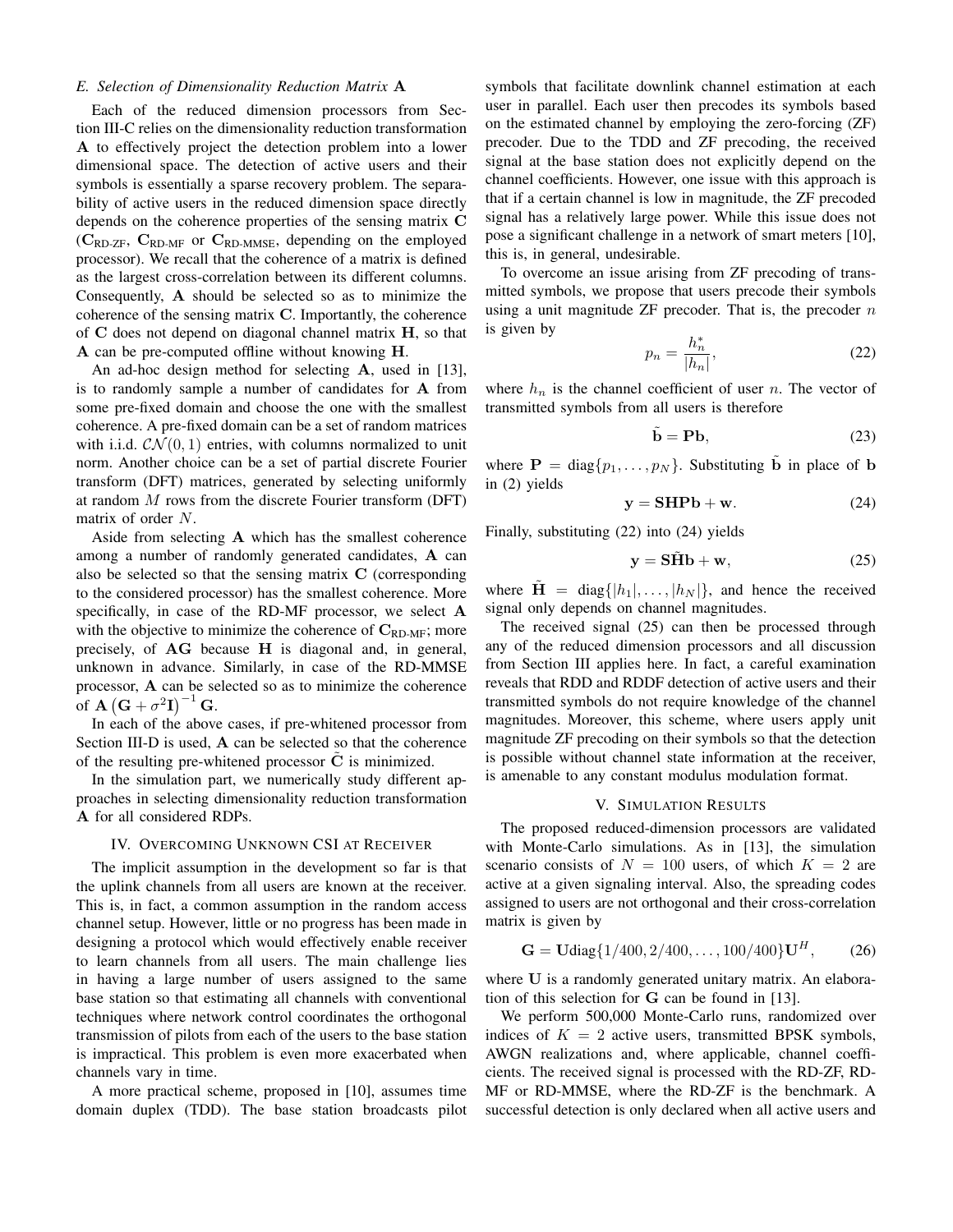

Fig. 1: Error rate versus  $M$  for the considered RDP's with RDD and RDDF detections.

their symbols are correctly detected. An error rate, defined as the ratio of unsuccessful runs to the overall number of runs is used. Given the number of runs, the smallest detectable error rate is  $2 \times 10^{-6}$ . The dimensionality M, i.e., the number of filters in the RDP is varied between 10 and 100, where  $M = 100$  corresponds to the conventional processor (ZF, MF) or MMSE).

The dimensionality reduction matrix **A** is obtained by generating 100,000 realizations of partial DFT matrices, where  $M$  rows from the DFT matrix of size  $N$  are uniformly at random selected, and choosing the one with the most desirable coherence. Unless otherwise stated, the objective in the search is to minimize the coherence of **A**.

#### *A. Users' Channels Known at Receiver*

In this scenario, all channels  $h_n = 1, n = 1, \ldots, N$ , and are perfectly known at the receiver side. The transmitted symbols have unit power and the received SNR is 23 dB. In all cases, RDD and RDDF algorithms, described in Section III-B, are used for detecting active users and their symbols.

*1) Comparison of RDPs:* The simulated error rates versus  $M$  for RD-ZF (benchmark), RD-MF and RD-MMSE with RDD and RDDF detection algorithms are shown in Fig. 1. As can be seen, both proposed processors outperform the RD-ZF. Also, the RDDF detection, resembling the SIC detection, tends to outperform the RDD detection, which is a one shot detection and has lower computational complexity. While the performance improvement of RDDF over RDD is insignificant for the RD-ZF and RD-MF, it is considerable for the RD-MMSE processor.

*2) Pre-whitened Processors:* The comparison between error rates attained using the considered processors with and without pre-whitening, in conjunction with the RDD detection is shown in Fig 2. A similar set of plots corresponding to the RDDF detection is shown in Fig. 3. As can be seen,



Fig. 2: Error rate versus  $M$  for the considered RDP's with and without pre-whitening and RDD detection.



Fig. 3: Error rate versus  $M$  for the considered RDP's with and without pre-whitening and RDDF detection.

the pre-whitening improves the performance of all considered processors uniformly over the simulated range of  $M$ .

*3) Optimization of* **A***:* In all previous results, the selected **A** has the smallest coherence among 100,000 randomly generated partial DFT matrices. Here we investigate how the error rate performance changes if **A** is chosen so that the coherence of the overall mixing matrix,  $C$  or  $\tilde{C}$ , is minimized.

The comparison between error rates when **A** is chosen so that its coherence is minimized (referred to as the partial optimization) the the coherence of the overall processor is minimized (referred to as the full optimization) is shown in Fig. 4 for RD-MMSE processor in conjunction with the RDD detection algorithm. As can be seen, minimizing the coherence of **C** instead of just **A** does not yield any error rate benefit. Similarly, when pre-whitened processor is used, minimizing the coherence of  $\tilde{C}$  instead of just  $\tilde{A}$  has no benefit. The same